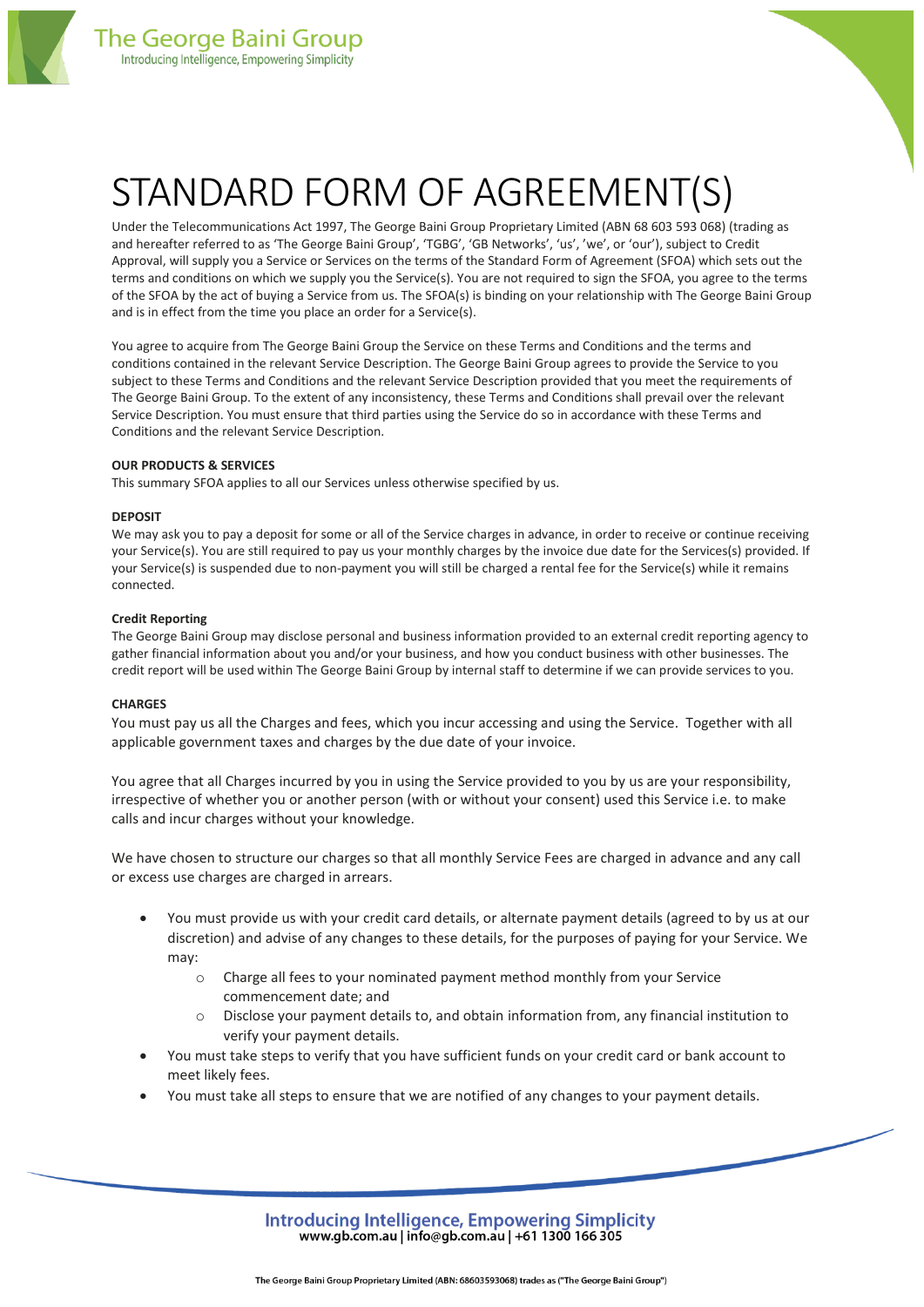

- If any amount owed by you remains unpaid after the due date, we may suspend your service pending other debt collection measures.
- Processing and verification procedures may mean that not all charges made during the period covered by an invoice can be included in that invoice. The George Baini Group may include those charges in any subsequent invoices for a period of up to 365 days after the usage date.
- Your invoice will be calculated by reference to data recorded or logged by The George Baini Group. Records held, and call-logging procedures adopted by The George Baini Group will be conclusive evidence of the usage of the Service and the charges payable by you.
- If your accumulated call charges for use of the Service are deemed as high usage at any time, The George Baini Group may at its own discretion, suspend your access to the Service. The George Baini Group may suspend provision of the Service to you without prior notice.
- In addition, The George Baini Group may impose a charge on you to cover its reasonable expenses and costs incurred in enforcing any failure or delay in your payment.
- You must pay any taxes (including, without limitation, any goods and services tax), duties, stamp duties, imposts, levies or government charges relating to your use of the Service.

# **Additional Miscellaneous Charges**

Some circumstances listed below may incur additional fees listed below. Not all charges are included here and will be discussed with you in your contract with us.

| <b>Miscellaneous Costs</b>                                                                                                                                                                        | <b>Associated Charge</b>                     |
|---------------------------------------------------------------------------------------------------------------------------------------------------------------------------------------------------|----------------------------------------------|
| <b>Late Payment Fee</b>                                                                                                                                                                           | Base fee: \$15                               |
| The late payment fee may apply to customers who do not                                                                                                                                            | \$5.50 per day after the Due Date (GST Inc.) |
| pay their invoice in full on the Due Date.                                                                                                                                                        |                                              |
| <b>Direct Debit Decline Fee</b>                                                                                                                                                                   | \$11.00 per dishonoured payment (GST Inc.)   |
| Where your direct debit payment is dishonoured.                                                                                                                                                   |                                              |
| <b>Cheque Decline Fee</b>                                                                                                                                                                         | \$22.00 per dishonoured payment (GST Inc.)   |
| Where your cheque payment is dishonoured.                                                                                                                                                         |                                              |
| <b>Reactivation of a Suspended Account</b>                                                                                                                                                        | \$60 per reactivation (GST Inc.)             |
| This fee is charged if your account is reconnected, after                                                                                                                                         |                                              |
| having been suspended due to non-payment of an                                                                                                                                                    |                                              |
| invoice/s.                                                                                                                                                                                        |                                              |
| Together with this fee you are also required to pay the<br>outstanding invoice/s owing, prior to the reconnection-<br>taking place. Other reconnection fees may apply for<br>individual services. |                                              |
| The George Baini Group may choose not to reconnect your<br>account. This fee won't be charged if we choose not to<br>reactivate your account.                                                     |                                              |
| <b>Third Party Collection</b><br>Applicable once an account is passed to a third party<br>collection agency.                                                                                      | \$300.00 plus outstanding balance            |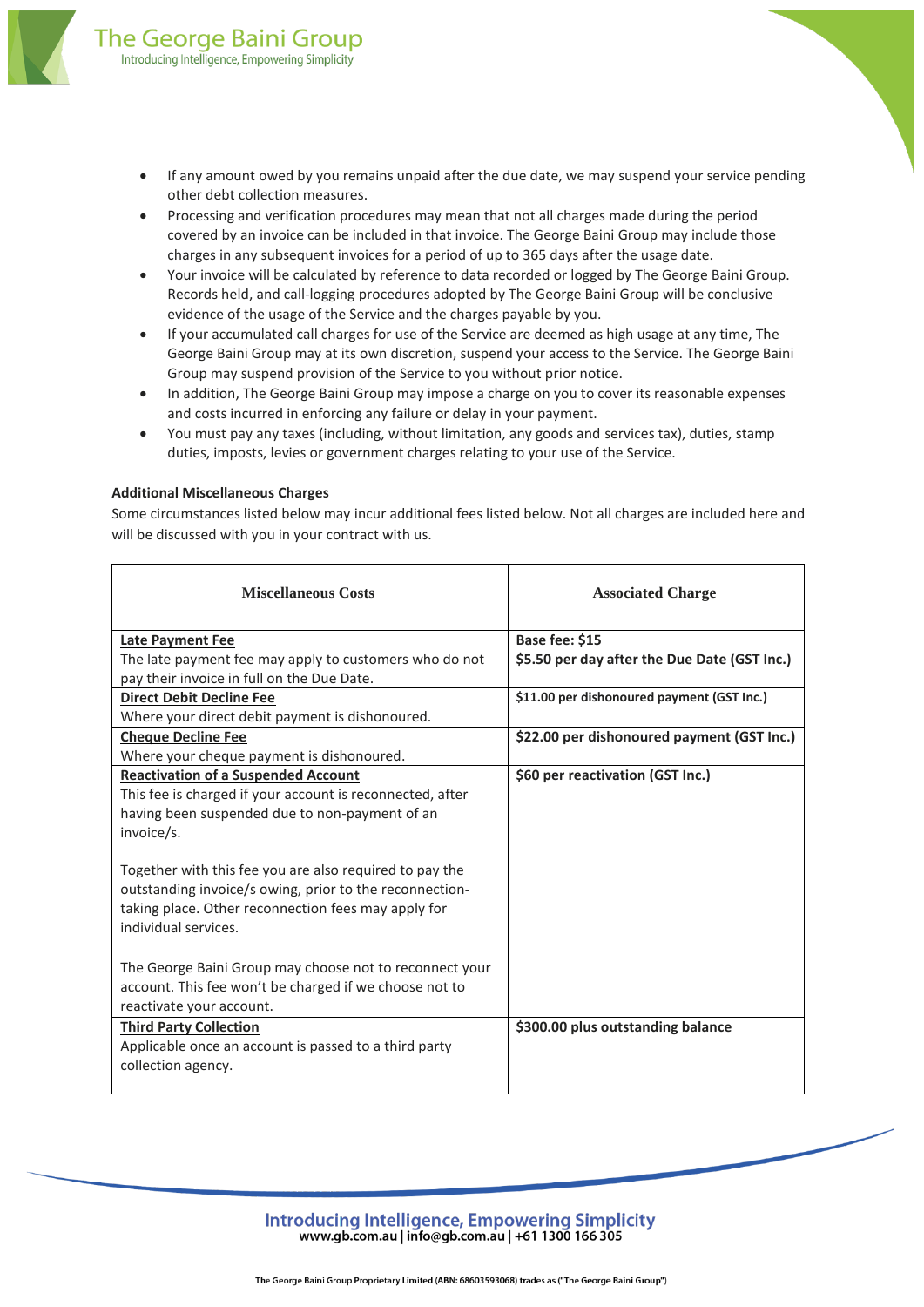| But only after the account has been disconnected due to<br>non-payment, and previous Credit Control activity deemed                                                        |                                                                                                                     |
|----------------------------------------------------------------------------------------------------------------------------------------------------------------------------|---------------------------------------------------------------------------------------------------------------------|
| futile.                                                                                                                                                                    |                                                                                                                     |
| <b>Hardcopy Invoice</b><br>The charge applies to each hardcopy invoice you request in<br>addition to your e-mail invoice automatically sent on your<br>invoice issue date. | \$5.50 per hardcopy invoice (GST Inc.)                                                                              |
| <b>Access to Previous Invoices</b><br>If you request a copy of your previous you will be charged a<br>retrieval fee for each invoice you seek.                             | \$3.50 per invoice (GST Inc.)                                                                                       |
| <b>Quotes / Repair Charges for Hardware</b>                                                                                                                                | To be advised upon inspection and<br>assessment.                                                                    |
| <b>BPAY Surcharge</b><br>For every payment made using BPAY as your method of<br>payment.                                                                                   | \$1.00 per transaction (GST Inc.)                                                                                   |
| <b>American Express/Diners Card</b>                                                                                                                                        | A 3% surcharge (GST Inc.) will be applied to<br>each payment made with an American<br><b>Express or Diners Card</b> |
| <b>Postage and Handling</b>                                                                                                                                                | \$14.95 per consignment (GST Inc.)                                                                                  |
| Orders/hardware purchased directly from The George Baini                                                                                                                   |                                                                                                                     |
| Group over the phone or via the website will attract this fee                                                                                                              |                                                                                                                     |
| unless otherwise specified by The George Baini Group.                                                                                                                      |                                                                                                                     |

# **BILLING**

Your first bill, for each new service, will include a proportion of the minimum monthly charge based on the days remaining to your next billing date plus the next month's full minimum monthly charge, and any additional activation fees if applicable.

You will be billed in advance monthly for the minimum monthly charge plus any additional charges incurred during the past month. You must pay these fees and charges by the invoice due date. If you change your billing or account details at any time you must notify us immediately.

Payment is collected automatically through direct debit on billing day. The ACMA requires us to notify you if we collect payment less than 10 days after the invoice due date. The ACMA also allows us to not to leave 10 working days prior to applying a direct debit, by notifying you. Pertaining to billing for your ongoing services, we formally notify you that direct debit occurs on the same day which your invoice is generated, instead of leaving a 10-day gap. By signing up for a service from us and providing direct debit details, you agree to waive wholly your right to a 10 day gap after the bill issue date before direct debit occurs, and that we will collect payment immediately or soon after the bill has been issued. This ensures that your invoice is paid, and funds are cleared in our account, by the due date so additional late fees and service interruptions don't arise. The card which you provide during the sign-up process will be used to collect outstanding amounts. You can change your card details in MYGB (https://my.gb.com.au).

If payment fails on the first attempt, we may re-attempt to automatically collect payment. We will notify you that payment has failed. If payment is not received by the due date, a \$15 late payment fee will apply, followed by \$5.50 per day after the due date until payment is made. If we are unable to recover payment within 30 days, we may cancel your account and terminate services attached, services in contract will be billed standard termination fees if applicable. If your account is terminated, by you or by us due to non-payment, all charges outstanding will become payable immediately. We may forward your account details to a debt collection agency and may apply a default to your name and/or your business with our credit reporting agency. The George Baini Group may charge reasonable expenses in connection with recovery of late payments (including the costs of engaging a mercantile recovery agency). If The George Baini Group engages a mercantile agent or institutes legal proceedings to recover any outstanding amounts due under the terms and conditions of this contract, you will, to the extent permitted by law, be liable for The George Baini Group costs of taking that action. If we decide to reconnect your service/s we may charge you a reconnection fee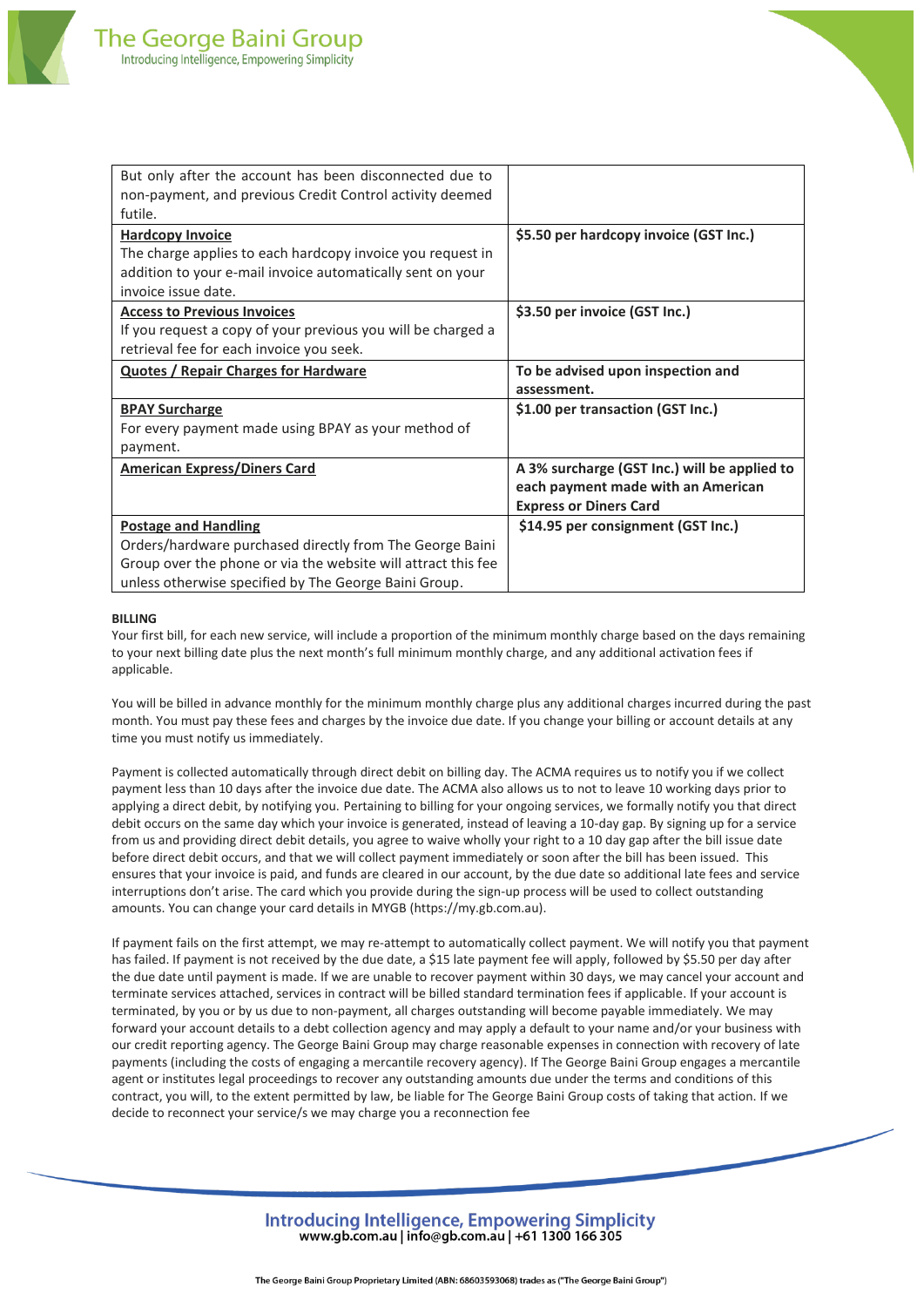

If you are experiencing financial hardship, you must notify us before the due date of your invoice, or have an authorised representative notify us before the due date of the invoice.

Your bill will show additional methods which you can use to make payment. Some payment methods will incur additional charges.

If you believe there is an error with your account, please let us know immediately. If we agree that there is an error, The George Baini Group will endeavour to rectify this error to reflect on your next invoice.

Charges for archived or hardcopy invoices apply. From time to time we may decide that you have a credit limit. If so you will be contacted and advised of this. If you exceed the credit limit, we may suspend the Service(s) until you pay all outstanding charges.

# **TERM & MINIMUM TERM**

The Term begins when your Service(s) is first connected and continues until you disconnect the Service(s). You may disconnect the Service(s) at any time by giving us 30 days' notice. To disconnect the Service(s), you must contact us by through the email registered to your account to initiate the cancelation process. There may be a Minimum Term applicable to the Service(s) and Early Termination Charges Applicable. When the Minimum Term lapses you will automatically be placed on a month-to-month agreement.

The George Baini Group may suspend, restrict or disconnect the Service(s) under certain circumstances, as outlined in the SFOA(s). A final invoice will be issued to you after disconnection and you must pay all fees and charges you incurred using the Service(s) up to the date of the disconnection, which may include an Early Termination Fee where you have agreed to a Minimum Term. For full charges applicable to your Service(s) including Early Termination Fees refer to the relevant full SFOA(s) or the Critical Information Summary for the relevant service.

#### **VARIATIONS**

We may vary the terms of the SFOA(s) from time to time. Except for changes to International calls rates, if the variation is detrimental to you we will provide notice to you in writing, by publishing details of the variation on your invoice or via email to the email address provided by you of the varying terms no less than 21 days prior to the change taking place. Where a Minimum Term applies, you may cancel your Service(s) within 21 days of the date of the notice without incurring charges, other than usage and access charges to the date the agreement ends plus other outstanding charges such as installation or equipment.

# **LIABILITIES**

When using the Service(s), you must ensure that you and others using the Service(s) comply always with the laws and obligations, regulations, codes or determinations or any other requirements of any government or statutory authority, including license conditions applicable to the Service(s) and their use. Failure to comply with any licence, permit or authorisation relating to the connection of equipment to the Service(s) Delivery Point or use of the Service(s) may result in immediate termination of the Service(s).

# **WARRANTY**

You acknowledge that although we will take all reasonable steps to make sure you receive access to the Service(s). It must be understood that the voice and data Service(s) cannot be guaranteed to be free from faults or interruptions. Certain factors, such as network congestion, maintenance (planned and unplanned), technical capabilities, geographic and environmental factors, obstructions or interference may mean you may not receive the Service(s) at all times. If the goods and Service(s) provided to you are of a kind ordinarily acquired for domestic, personal or household use, you have certain rights under the Trade Practices Act, which we cannot limit. Where we are unable by that Act to exclude our liability, but we are permitted to limit that liability, our liability for such breaches is limited, to:

- If the breach relates to good, the replacement or repair of the goods;
- If the breach relates to the Service(s), the resupply of those Service(s), or paying for the cost of having the Service(s) resupplied.

It is your responsibility to notify The George Baini Group if you have experienced a fault with any of the products or Service(s) provided by us. You may submit a support ticket in the MYGB Portal to lodge the fault. If The George Baini Group